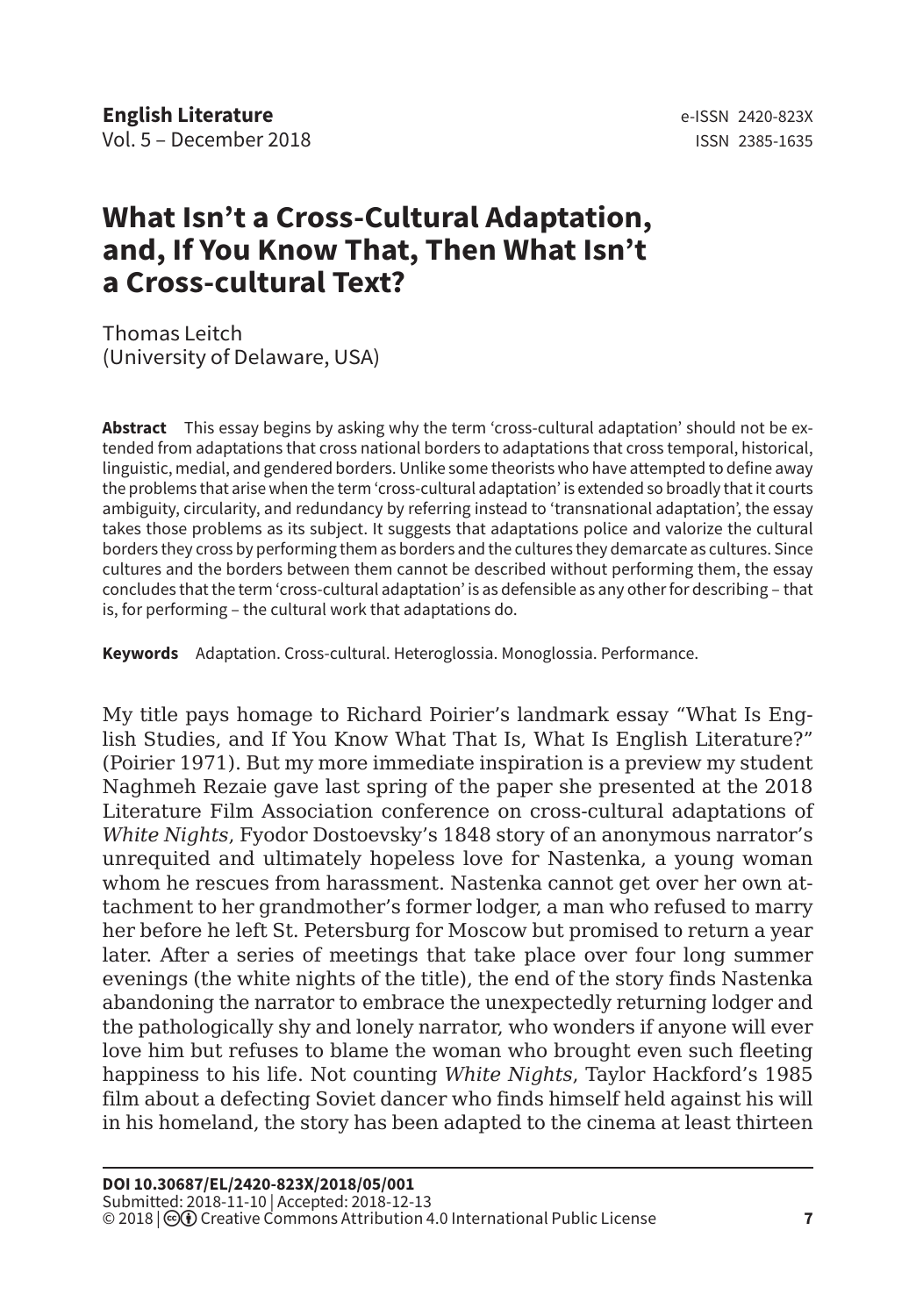times: as *Le notti bianchi* (1957) directed by Luchino Visconti; *Belye nochi*  (1959), a Soviet film directed by Ivan Pyryev; *Chhalia* (1960), an Indian film directed by Manmohan Desai; *Quatre nuits d'un reveur* (1971), directed by Robert Bresson; *Shabhaye Roshan* (2003), an Iranian film directed by Farzad Motamen; three Indian films: *Iyarkai* (2003), directed by S.P. Jananathan, *Ahista Ahista* (2006), by Shivan Nair, and *Saawariya* (2007) by Sanjay Leela Bhansali; *Two Lovers* (2008), an American film directed by James Gray; *Nuits blanches sur la jetée* (2014), a French film directed by Paul Vecchiali; *Velutha Rathrikal* (2015), another Indian film directed by Razi Muhammed; *Belye Nochi* (2017), a Russian remake directed by Tatyana Voronetskaya and Andrey Bogatyrov; and *Prometo no enamorarme* (2018), a Mexican film directed by Alejandro Sugich.

The adaptability of *White Nights* to so many foreign cinemas and cultures raises several urgent questions for Rezaie and other like-minded researchers. Why has it been able to cross so many national and cultural borders? Why has it been particularly attractive to Indian filmmakers, who so far have produced five adaptations of it? What is involved in translating Dostoevsky's very Russian story, rooted in the mores and even the seasonal rhythms of St. Petersburg, for audiences in other cultures? Instead of pursuing any of these perfectly reasonable questions, I wish to interrogate the very notion of cross-cultural adaptation by hypothetically expanding its remit to include adaptations that cover a much wider array of cultures and crossings than the ones between a national literature and a foreign cinema. If cross-cultural adaptations are defined in contrast with monocultural adaptations, I would argue, then we need to look more closely and critically at this definition, because there is no such thing as any monocultural adaptations for them to be contrasted with.

If we agree that Visconti's and Bresson's films based on *White Nights* are cross-cultural adaptations, there is no good reason why we should not call *Belye nochi*, Pyryev's Soviet film adaptation also known as *White Nights*, a cross-cultural adaptation as well. Although the Wikipedia entry on *White Nights***<sup>1</sup>** describes *Belye nochi* as "a Russian film", the Wikipedia entry on Pyryev identifies him more precisely as "the high priest of Stalinist cinema", a six-time winner of the Stalin Prize who served for three years as the director of the Mosfilm studios, a director who, for the two decades leading up to *Belye nochi*, was "the most influential man in the Soviet motion picture industry".**<sup>2</sup>** Soviet, not Russian: by the time Pyryev made his three highly regarded Dostoevsky adaptations, *The Idiot* (1958), *White Nights* (1959), and *The Brothers Karamazov* (1969), Russia had long since become a part of the Union of Soviet Socialist Republics, a culture

**2** See https://en.wikipedia.org/wiki/Ivan\_Pyryev (2018-11-08).

**<sup>1</sup>** See https://en.wikipedia.org/wiki/White\_Nights\_(short\_story) (2018-11-08).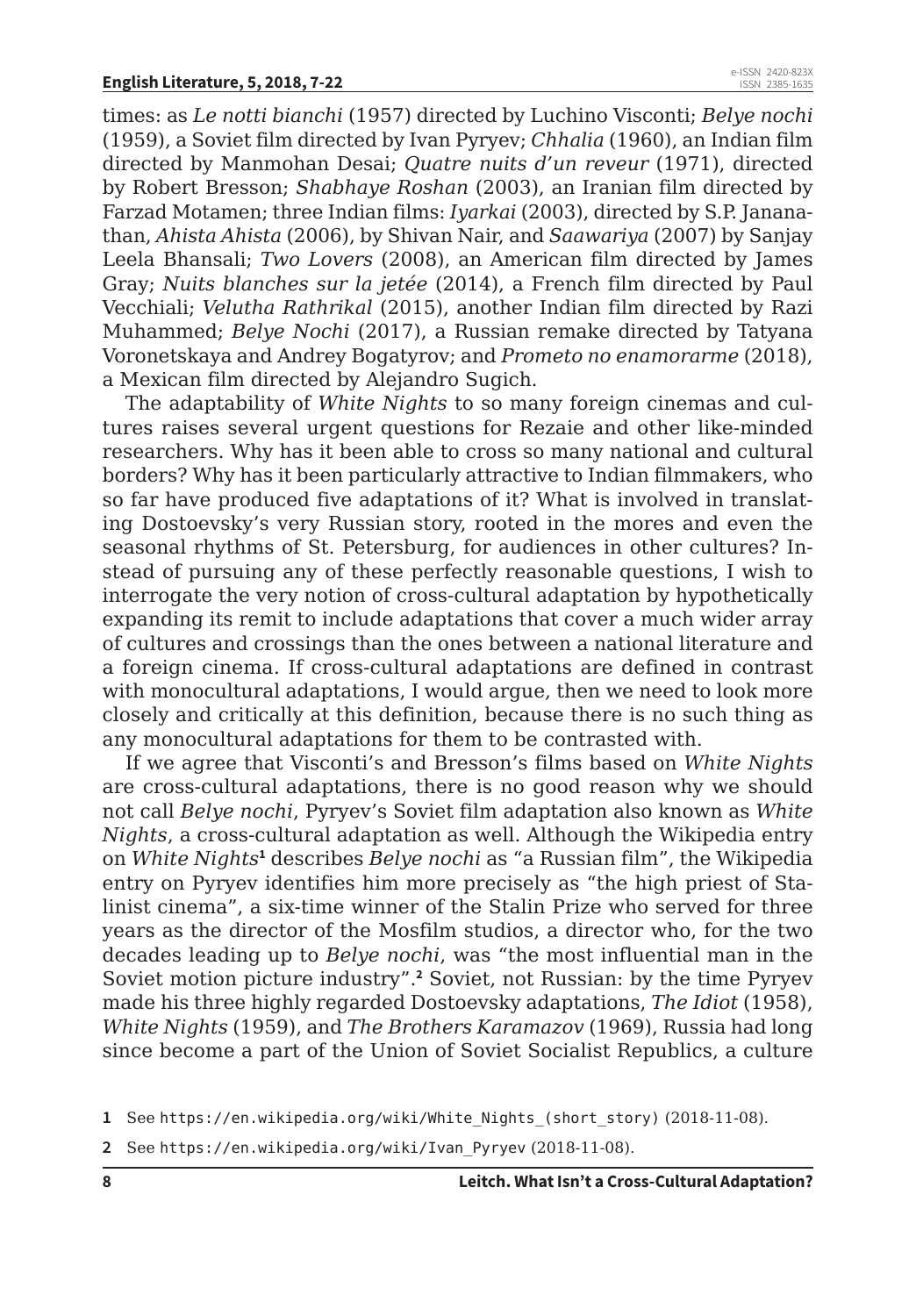quite Russian in some ways but quite remote from Dostoevsky's Russia in others. And if *Belye nochi* is a cross-cultural adaptation that attempts to translate Dostoevsky's very Russian story into terms palatable to Soviet audiences and censors, then it is clearly a stellar example of Alexander Burry's observation in the Introduction to his coedited collection *Border Crossing* that

when a Russian literary text, with all of its embedded cultural meanings, is transported to another country or time or both, these meanings are foreign and must be redefined to correspond with the new spatial and temporal territories. In this process of redefinition, new cultural realities will transform those original semantic meanings. (Burry 2016, 7)

If a text's meanings become "foreign" and in need of reculturating whenever that text is "transported to another country or time or both", then any adaptation produced in an historical period later than that of its adapted text, whether it updates the particulars of that text or presents itself as a costume drama, a genre with its own specific conventions often remote from those of the texts it reframes, is a cross-cultural adaptation even if the borders it crosses are temporal, historical, and generic rather than spatial and national.

Following this line of reasoning, any film adaptation of Dostoevsky – or any nineteenth-century writer – is necessarily a cross-cultural adaptation in at least two ways. In adapting his nineteenth-century fiction for twentieth- and twenty-first-century audiences, it crosses temporal borders between what those audiences would consider old and new cultures. And in adapting a well-known literary text to the screen, it seeks to rework a treasured product of literary culture to suit the very different expectations and affordances of cinema culture. Every adaptation ever made, from the pirated stage plays that drove Charles Dickens to righteous indignation to the latest cinematic offspring of the Marvel and D.C. Comics Universes, crosses some kinds of cultural borders in order to reach new audiences by presenting familiar material in new ways. If it did not, there would be no point in producing adaptations at all. So it seems fair to conclude that in a fundamental sense, every adaptation is a cross-cultural adaptation, including adaptations like the 1995 BBC *Pride and Prejudice* television miniseries that critics have categorised as conservative heritage adaptations in contrast with more avowedly cross-cultural adaptations like *Clueless*, the Beverly Hills update of *Emma* that Amy Heckerling directed that same year.

It might seem that the most immediate danger of this position, that such a wholesale broadening of the category would render the term 'cross-cultural adaptation' so vague as to be tautological and therefore useless for practical criticism, could be avoided if we substituted a term like 'transna-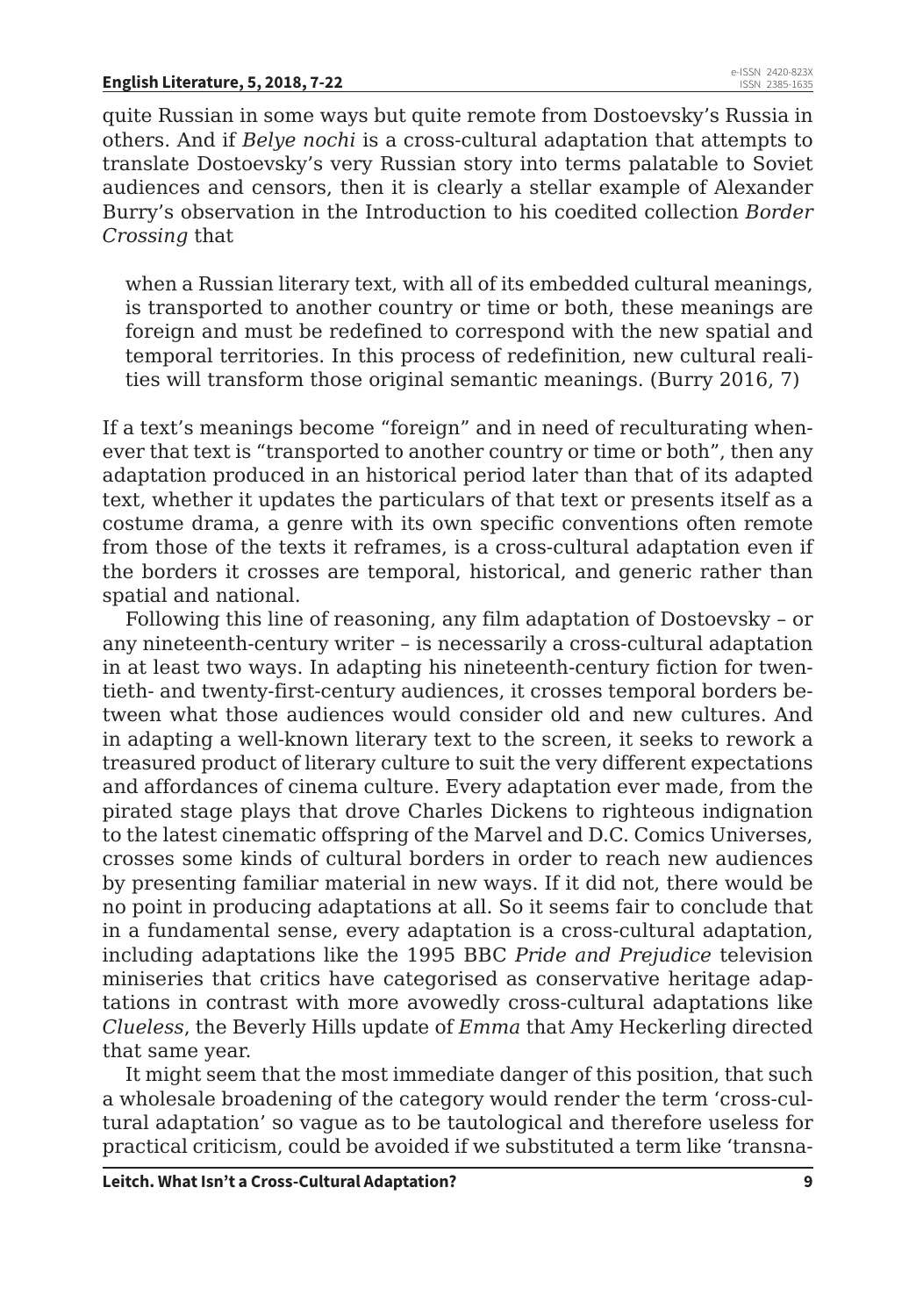tional' adaptation, which theorists like Robert Iain Smith and Constantine Verevis prefer because it is more specific and better-armed against the kind of all-encompassing redefinition I have described, for 'cross-cultural' adaptation, which Andrew Horton and Stuart Y. McDougal use (Smith, Verevis 2017, 2; Horton, McDougal 1998, 4). Despite its greater specificity, however, I am far from convinced that 'transnational adaptation' does indeed avoid the pitfalls of 'cross-cultural adaptation'. The case of *Belye Nochi* seems equally problematic for both terms. Should the Russian nation in which Dostoevsky wrote really be identified as the same nation as the Soviet nation in which Pyryev released his 1959 film adaptation? Is the 2017 *Belye Nochi*, released in post-Soviet Russia, a transnational adaptation of Dostoevsky's pre-Soviet story or a transnational remake of Pyryev's Soviet film? What about films made under different political regimes within such contested areas as post-colonial Africa, or films made in Poland or the Czech Republic before, during, and after those nations' experiences behind the Iron Curtain, or, for that matter, Shakespearean adaptations produced in the United Kingdom, a political entity that first came into existence only a century after Shakespeare wrote? Instead of trying to answer these specific questions, or the more general question of whether 'transnational adaptation' is a more precise or useful term than 'cross-cultural adaptation' in order to define myself out of the problems raised by the category 'cross-cultural adaptation', I would prefer to consider these problems more closely. What can we learn by examining the implications of the term 'cross-cultural adaptation' as it has been used, presumably in good faith, by earlier commentators?

We might begin by acknowledging the formative role several different kinds of cross-cultural border crossings have already played in the history of adaptation studies. The page-to-screen adaptations that first caught the attention of a critical mass of academics in the second half of the twentieth century, for example, are crossings not only between print media and audio-visual media but between literary culture and what at least the journal *Film Culture* feels safe in identifying in its title as film culture. The critical backlash against film adaptations of classic novels and plays illustrates the ways these adaptations seek to cross from high culture to popular culture, which might otherwise more sharply be opposed as elitist culture and mass culture or, in Dwight Macdonald's terms, as High Culture, Masscult, "a parody of high culture" (Macdonald 1962, 3), whose practitioners, from Edna Ferber to Norman Rockwell to Norman Vincent Peale, "grind out a uniform product whose humble aim is […] distraction" (5), and Midcult, which, through avatars like *Our Town*, *The Old Man and the Sea*, and the Book-of-the-Month Club, "pretends to respect the standards of High Culture while in fact it waters them down and vulgarizes them" (37). More recently, theorists like Carlos Constandinides (2010) and Michael Ryan Moore have examined contemporary adapta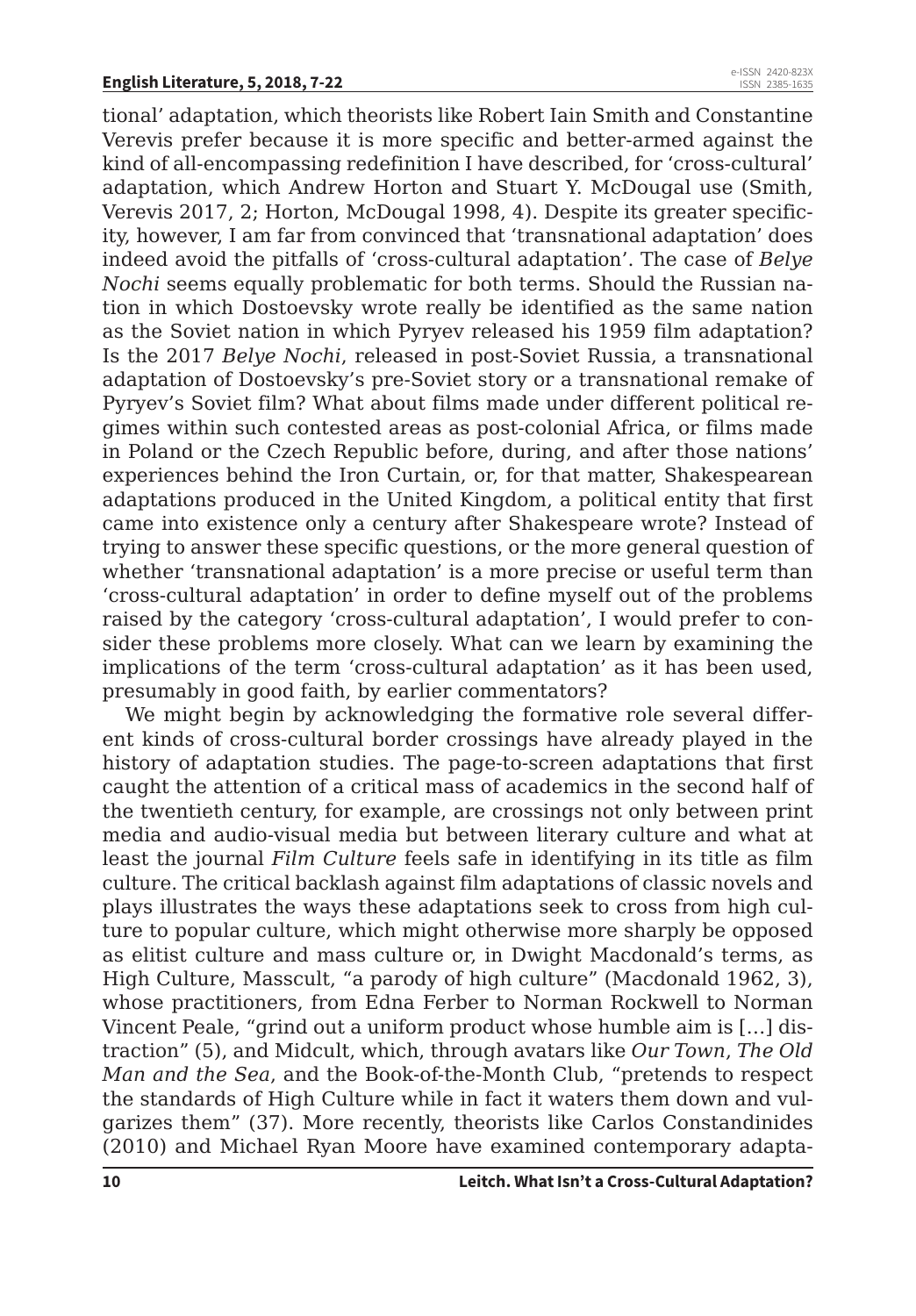tions' crossings from print culture to digital culture in order to consider for example "how the protocols of interactive digital worlds complicate and broaden traditional definitions of adaptation" (Moore 2010, 180). Linda Hutcheon and Siobhan O'Flynn have asked whether crossing from a topdown culture defined by the gatekeepers at publishing houses and film studios to a bottom-up culture defined increasingly by fans of particular stories, heroes, or franchises constitute a game-changer: "For adaptation studies, is ours a transitional time or are we facing a totally new world?" (Hutcheon, O' Flynn 2013, xix). Although these cultures may all be rooted in particular technologies of inscription, distribution, and consumption, they clearly cannot be reduced simply to expressions or extrapolations of those technologies; they all have legitimate claims to cultural status.

A recent cycle of essays in queer and transgender theory by the contributors to Pamela Demory's forthcoming collection *Queer/Adaptation*  proposes queering texts, like queering gender categories or personal gender identities, as another kind of border crossing. Anyone who thinks it counterintuitive to categorise queering as a crossing of cultural borders might profit by considering the prominence the metaphor already enjoys in the term "crossdressing" and, suitably garbed in Latin, "transgender", along with the fact that lesbian, gay, bisexual, transgender, and queer cultures are indisputably *cultures* whose deeply contested borders are policed even more rigidly than adaptation scholars' attentiveness to what novels can do that films cannot and vice-versa – witness the Trump administration's recent attempt to define transgender culture out of existence by revising the Title IX definition of gender – and crossed every day despite this policing by individuals seeking identifications with different labels, communities, and cultures. In a parallel development, the contributors to Dan Hassler-Forest and Pascal Nicklas's collection *The Politics of Adaptation* focus on the ways adaptations, by cross the borders between different historical, ideological, and political cultures, incessantly renegotiate "existing social, cultural, and economic hierarchies that can be reaffirmed but also challenged by the new ways in which adaptations are circulated and appropriated" (Hassler-Forest, Nicklas 2015, 1).

A brief consideration of Ingmar Bergman's celebrated film *Persona* (1966) suggests still more borders individuals seeking to express themselves must negotiate, often with devastating consequences. The film's revelation of the increasingly fraught relations between Nurse Alma (played by Bibi Andersson) and her patient, the opera singer Elisabet Vogler (Liv Ullmann), who has suddenly and inexplicably stopped speaking, calls attention to the permeability of a series of personal, psychological, and existential borders we often take for granted: the borders between one individual and the next that popular mythmaking tells us can be breached by sex or marriage or mourning or shared trauma. However, Bergman's film, which shows Alma and Elisabet gradually but radically merging into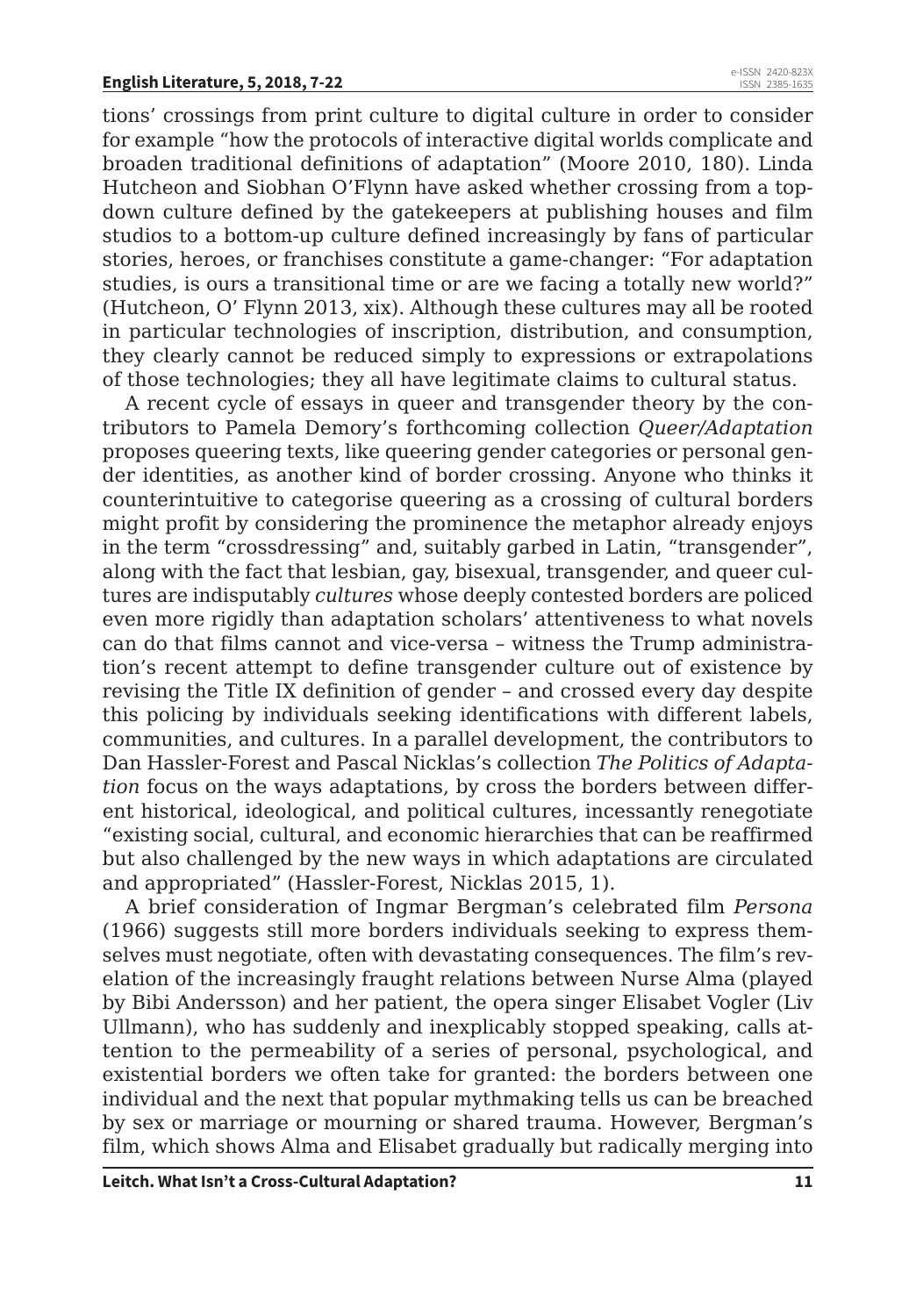each other visually, psychologically and spiritually, suggests those borders are far more fluid. Moreover, there are the borders between individuals and the social, political, romantic, and institutional communities on which they largely depend for a sense of their own identity; the borders between mothers and the babies who grow inside them as part of their bodies until at some point they become their own selves; the borders between the living and the dead whose presence and example continues to inspire them; and the borders between the temporal and spiritual realms that are crossed, as we may think, by vampires, zombies, ghosts, and other spectral presences, by Jesus Christ as the Word made flesh, and by a host of other intimations of immortality.

*Persona* is not an adaptation of any earlier text, except of course for its screenplay, its director's autobiography, his fascination with psychoanalysis, and his contemporaneous immersion in the writings of Carl Jung. But the wealth of variously successful border-crossings its story dramatises calls to mind still another series of border-crossings among collaborators in all the arts, particularly in architecture and cinema, who merge their interests and skills for the sake of creating a single group project; the border-crossings among audience members, again especially in movie theatres, who make common cause by subsuming their individual personalities and preoccupations in a mass audience that laughs and sighs and screams together on cue; and the border-crossings between consumers and the creators who, in the phrase of Joseph Conrad that D.W. Griffith picked up to describe the infant medium of the cinema, want above all "to make you see" (Conrad 1921, xii).

Which of these many realms whose gaps their participants seek to bridge deserves to be called a culture, and which of these activities deserves to be called border-crossing? The question might seem trivial if so much were not at stake in having one's culture recognised as a culture, with all the responsibilities and rights pertaining thereto, as the rise of the so-called culture wars in the eighties would suggest. To take a single example: the charge 'identity politics' is routinely directed against spokespersons who identify themselves with minority or historically oppressed communities in order to make a case for adopting or rejecting specific public policies. The implication of this charge, which is invariably levelled by disputants outside the community in question, is that it is facile and false to politicise your identification with a specific culture. But the charge backfires as soon as we realise that the force of its critique of identification with an insurgent culture depends on the critics' own membership in a majoritarian culture whose status and perks those objectors take so completely for granted that they forget that they are identifying themselves as members of what they might more forthrightly call the *real* culture – and that all cultural identification is irreducibly political. The historical successes of Roman and French and Hollywood culture remind us that culture and politics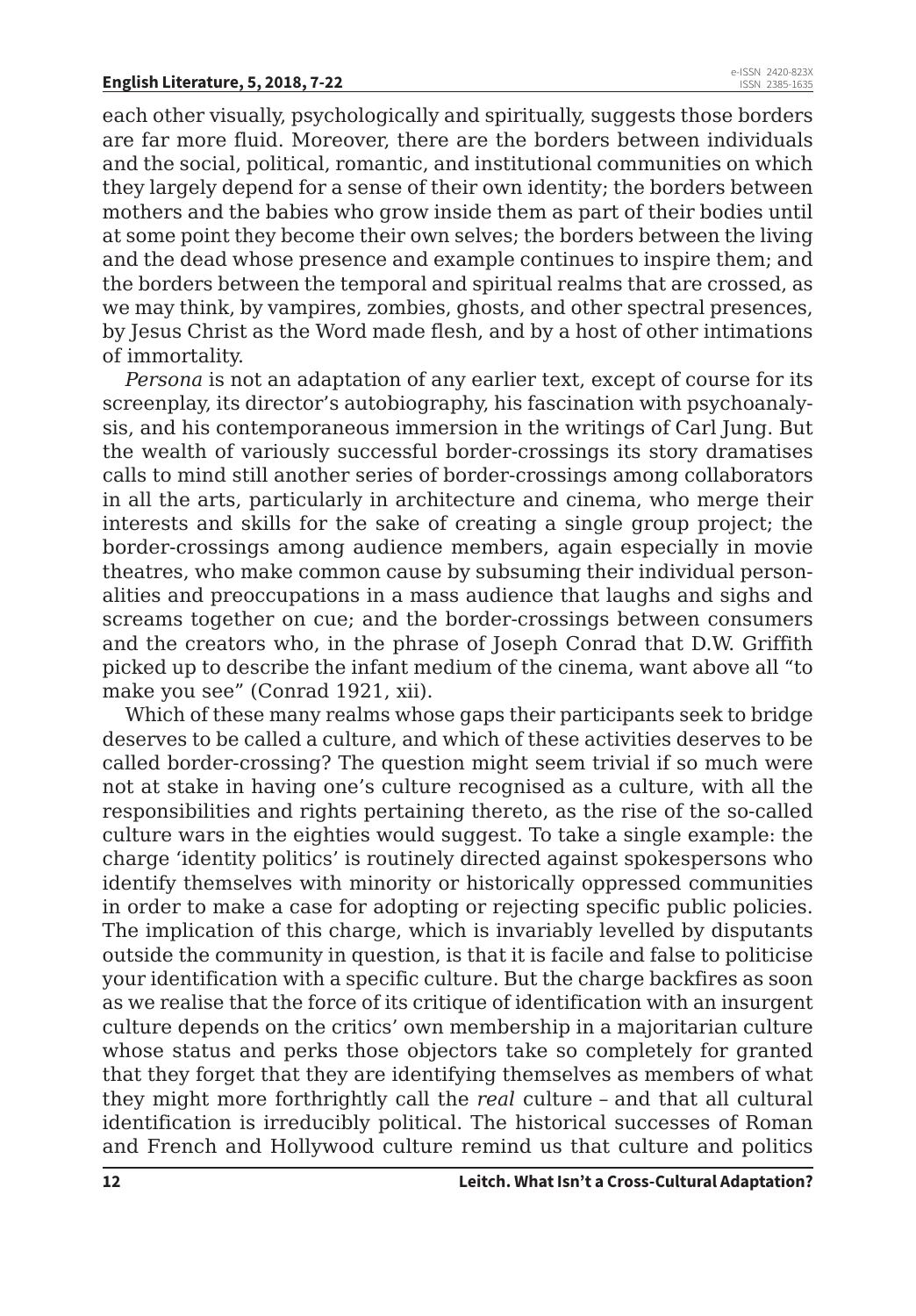are nothing more or less than two ways of talking about using collective identification to project social values and effect social change.

Thirty-five years ago, Benedict Anderson asserted that nations are "imagined communities" because "the members of even the smallest nation will never know most of their fellow-members, meet them, or even hear of them, yet in the minds of each lives the image of their communion" (Anderson [1983] 2006, 6). It is worth recalling that Anderson's highly influential formulation was only one specific application of a more general insight that takes the form of his response to Ernest Gellner's argument that "[n]ationalism is not the awakening of nations to self-consciousness: it *invents* nations where they do not exist" (Gellner 1964, 169; quoted in Anderson [1983] 2006, 6). Rejecting Gellner's implicit distinction between invented and actual communities, Anderson explains:

[Gellner] implies that 'true' communities exist which can be advantageously juxtaposed to nations. In fact, all communities larger than primordial villages of face-to-face contact (and perhaps even these) are imagined. Communities are to be distinguished, not by their falsity/ genuineness, but by the style in which they are imagined. (Anderson [1983] 2006, 6)

Applying Anderson's logic to charges of identity politics suggests that everyone active in politics or communities, including the critics who level charges like 'playing the race card' or 'politicizing their group identities' at others, is practicing identity politics through the simple act of imagining their communities into existence, reifying the identities of those who disagree with them as members of specific communities, and setting those communities against their own equally imagined communities or cultures.

Nor are the majoritarian cultures that condemn insurgents as practicing identity politics nearly as consensual or homogeneous as their spokespersons assume. For every critic who charges that Hollywood remakes of foreign films, for example, illustrate and exacerbate rifts between European and American culture, a journalist lurks nearby ready to remind Americans that they are living these days in a political culture defined by increasingly bitter strife between two warring cultures, each of which considers itself the real culture and its opponents, whether they are stigmatized as condescendingly prescriptive bicoastal intellectual elitists or nostalgic white nationalists who want to Make America Great Again by purging the nation of foreign impurities, as purveyors of identity politics. Any lingering doubts about whether Europeans feel the same way about their national cultures are pointedly addressed by the epigraph Anderson chose for *Imagined Communities*, a passage from *The True-Born Englishman*, the satirical 1701 poem in which Daniel Defoe defended the Dutch-born King William from attacks on his Englishness: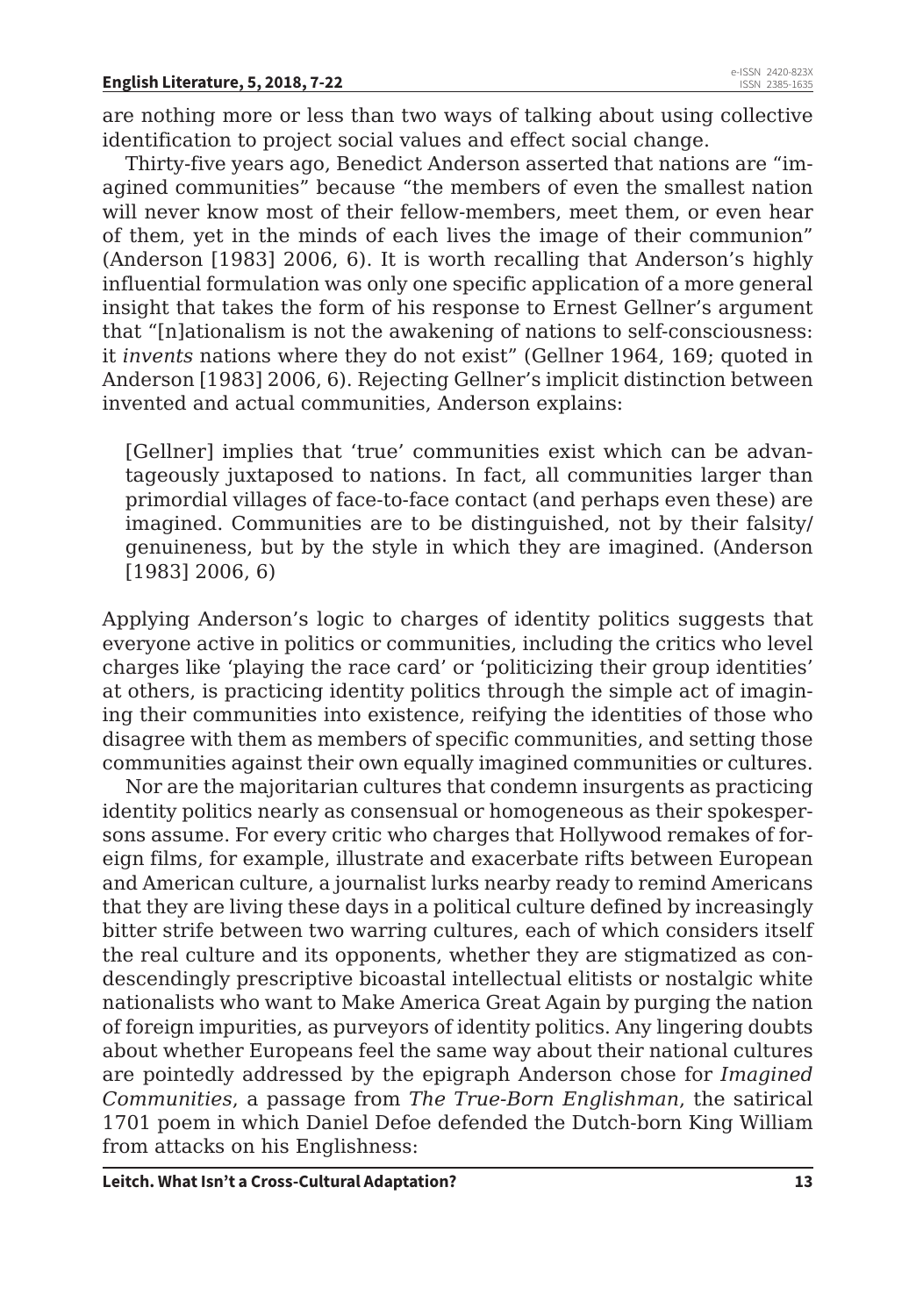Thus from a Mixture of all things began, That het'rogeneous Thing, *An Englishman*: In eager Rapes, and furious Lust begot, Betwixt a Painted *Britton* and a *Scot*: Whose gend'ring Offspring quickly learnt to bow, And yoke their Heifers to the *Roman* Plough: From whence a Mongrel half-bred Race there came, With neither Name nor Nation, Speech nor Fame. (Anderson [1983] 2006, x; see Defoe 1836, 17-18)

If American and English culture are imagined communities, the same is equally true of European culture, whether it is invoked by classroom teachers seeking to introduce students to a cultural tradition descending form Homer, Plato, and Aristotle, or by commentators posing it as a counterweight to Hollywood, perhaps the most forthrightly imagined culture of them all.

We might usefully broaden this perspective still further by recalling the distinction the novelist C.P. Snow made over half a century ago in his lecture *The Two Cultures*. The two cultures Snow counterposed to each other, the humanities and the sciences, were not overtly political but epistemological, educational, and cosmological. Their participants understood the world in such radically different terms, Snow contended, that they could neither talk nor listen to each other. Humanists in particular came in for Snow's withering criticism because of their impatient dismissal of the relevance of elementary scientific theories and principles they clearly did not understand to their shared culture, which they presumably inhabited secure in their certainty, fuelled by their failure to see that "the scientific culture really is a culture" (Snow 1964, 9) and that humanistic culture was *the* culture. The reaction to Snow went a long way toward confirming his diagnosis of humanistic scholars' and educators' self-willed blindness to the value and the vital importance of science. F.R. Leavis, perhaps the foremost literary critic in England at mid-century, was especially, and predictably, apoplectic at the suggestion that he and the humanistic cultural tradition he was proud to represent could possibly profit by considering alternative ways of thinking that might challenge the cultural hegemony of his own vision, which saw "the centre of a university in a vital English School" (Leavis [1962] 2013, 75).

If the humanities are indeed in crisis, as the historian John Harold Plumb, a friend of Snow's, observed as early as 1964 in his edited volume *Crisis in the Humanities*, the principal lesson this episode in ancient history has to teach us is not that the scientists were right and the humanists wrong, or even that all things must pass, but rather that *culture* is a term we always invoke in hypothetical – or, as Anderson would say, imagined – terms, sometimes to bind us together, as the Great Books programs that persist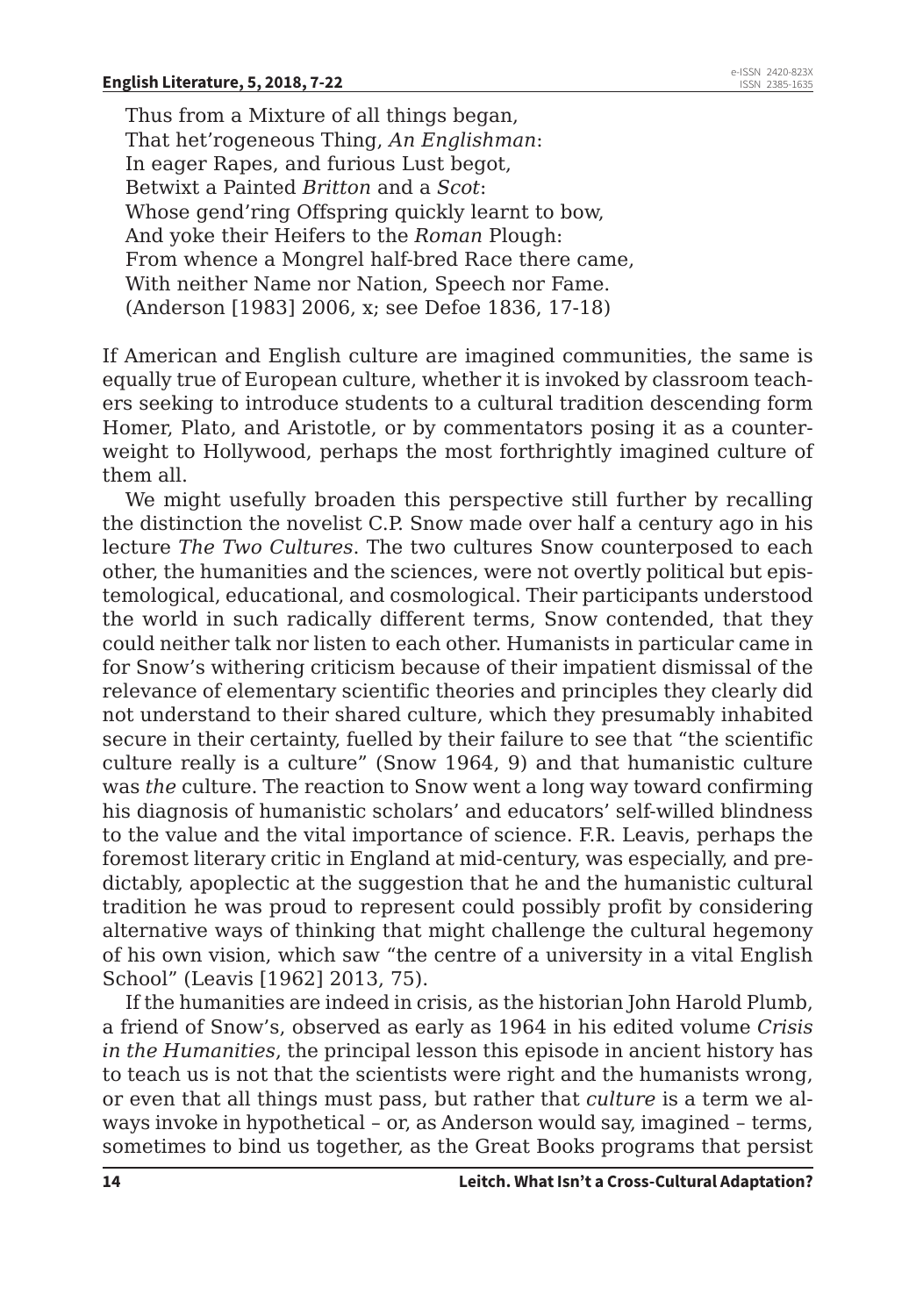in St. John's College, Columbia University and the University of Chicago are assumed to do, sometimes to set us apart from rival cultures that we think are fuelled by imperialistic ambitions, agitprop, or identity politics. Depending how you count, the work of decentering majoritarian culture goes back to the Birmingham School of cultural studies, or to Snow's lecture *The Two Cultures*, or to the nineteenth-century battles between the Benthamites and the Coleridgeans, the industrialists and the Luddites. The only observation I have to add to this history is that all cultures, including those of the Luddites and Snow's scientists and the Birmingham School, are *performative* in the specific sense that to name and describe and invoke them is to call them into being, and that there is no other way to do so. Since all cultures are created, not discovered, every time we refer to a specific culture, or culture in general, as a going concern, we are performing that culture, endowing it with power and currency by the very act of naming or describing or invoking it as a system of norms or a touchstone for evaluating other cultures. Although we may regard cultures as archives of norms and values, they are better described as archives of scripts that become effective only in performance. To perform cultures is, in Anderson's terms, to imagine them, though with somewhat less risk that they will be contrasted with the non-imagined cultures Anderson rules are actually nonexistent.

To return to the more specific topic with which I began: calling something a cross-cultural adaptation in order to distinguish it from other presumably non-cross-cultural adaptations is not only eminently defensible but is indeed the only possible way to identify it as a cross-cultural adaptation – a performative category, like all cultural categories, whose ineluctably imaginary basis is aptly indicated by the telltale verb 'identify'. Consider the implications of one such cross-cultural performance: its two characters come from the same St. Petersburg culture. But the city itself, where the Moscow-born Dostoevsky spent much of his life and which he often used as a setting for his fiction, had long been considered a crossroad between Russia and the West. Peter the Great had specifically designed St. Petersburg to put a cosmopolitan, European face on a nativist Mother Russia that continued to shun Europe and persisted in regarding the city as a frontier and an outlier. In addition, the tremulous, timid, nameless narrator, who begins his story by confessing that "although I had been living almost eight years in Petersburg I had hardly an acquaintance" (Dostoevsky 1951, 1), defines himself through his hopeless estrangement from his habitat and clearly feels a specifically cultural division between himself and Nastenka, whose sheltered upbringing by her grandmother reveals a different childhood culture from his, and whose experience of romantic love sets them apart by establishing her membership in a world he can only dream of. And dream he does, in a long, impassioned description of himself as "the dreamer", a third-person account that moves her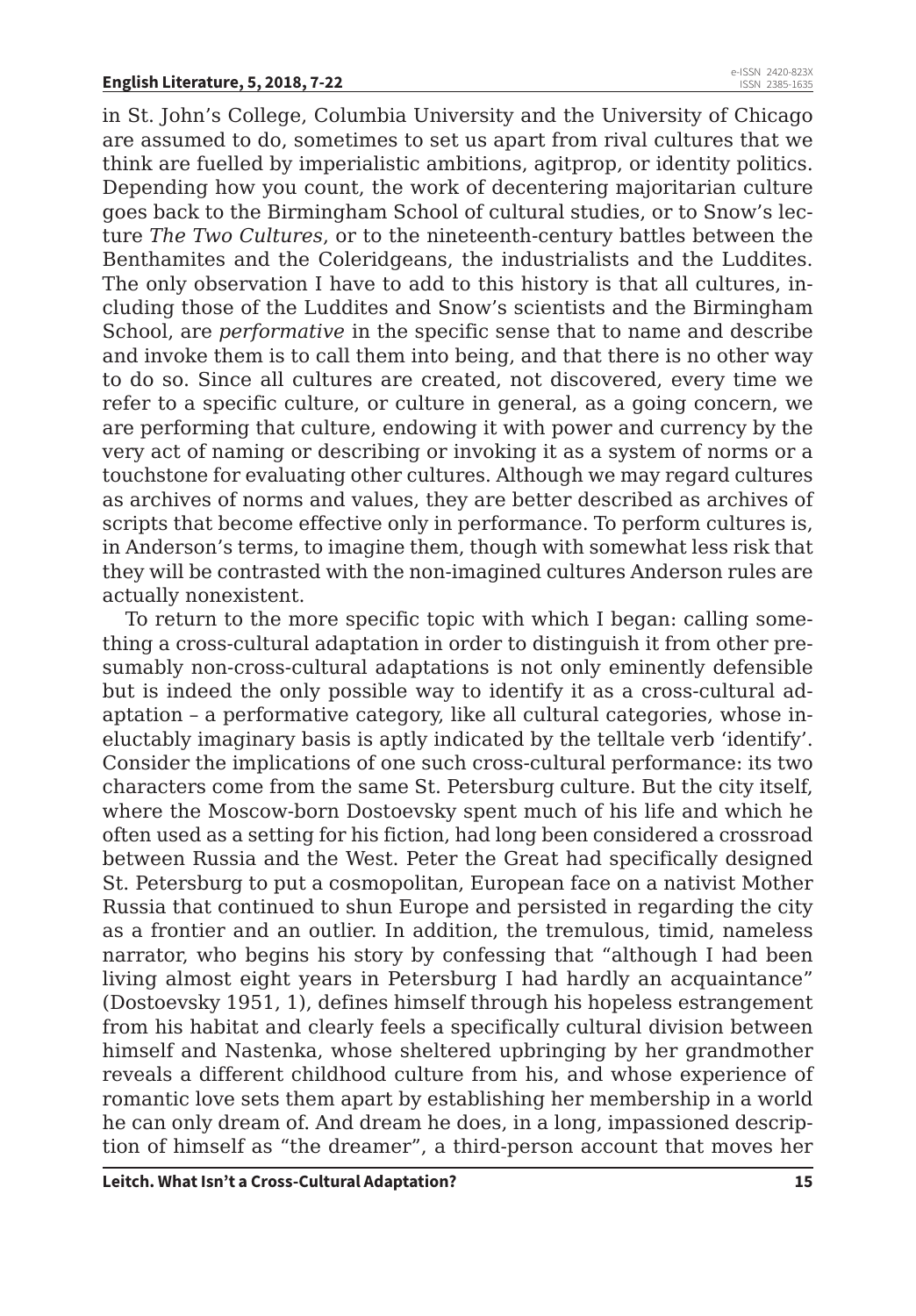to reply, "You describe it all splendidly, but couldn't you please describe it a little less splendidly? You talk as if though you were reading it out of a book" (15). It is a response that confirms at once the distance between him and her, his isolation from the material of his dreams, and even his alienation from his self-created role as "the dreamer". It is sadly logical that the story ends with the narrator's reflections on a letter he receives from Nastenka the morning after their last meeting, after he has watched her go off into the night with her returning lover, a letter that begins: "Oh, forgive me, forgive me! I beg you on my knees to forgive me! I deceived you and myself. It was a dream, a mirage" (47). The romance between them that the narrator has imagined has become so foundational to his identity and his hopes for the future that he responds to the death of his impossible dream by looking desperately around the nondescript lodgings from which his landlady Matrona has finally cleared the spider web he once saw as an image of his life envisioning himself "just as I was now, fifteen years hence, older, in the same room, just as solitary, with the same Matrona grown no cleverer for those fifteen years" (49).

These yawning gaps, which doom the narrator's hopes of romance with Nastenka and even any possibility of emerging from his experience with a more fully integrated self, amount to cultural divisions because the story is so emphatic that the kinds of temperamental, psychological, experiential divisions it dramatises are learned and enculturated in ways that have a formative impact on the characters' beliefs about who and what they are. The effect of the story depends on the audience's sympathetic perception that the narrator, hopelessly alienated from his city, his love, and himself, is both a unique individual and a representative type crying out for identification from audiences who respond to him because of their presumed cultural similarities. It is precisely because of the two characters' simultaneous solicitation and rejection of their identification with cultural categories that Nastenka can ask the narrator, "[H]ow did you find out that I was the sort of woman with whom… well, whom you think worthy… of attention and friendship… in fact, not a landlady as you say?" (8), and the narrator can describe himself as "a type" and explain: "a type is an original, it's an absurd person! […] It's a character" (13).

Even more pointedly than Nastenka, Dostoevsky's narrator is established from the beginning as a liminal figure whose twilight existence estranges him from his city and its inhabitants, and his hopeless dreams of romance. Although *White Nights* is something of an outlier among Dostoevsky's fiction for its ardently idealized view of romantic love, its narrator is a quintessential example of his keen interest in presenting irreducibly divided heroes who are defined by their troubled relation to the emotional, psychological, and conceptual categories that come closest to defining them. In Mikhail Bakhtin's highly influential formulation, Dostoevsky is "the creator of the *polyphonic novel*" defined by "*the plurality of independ-*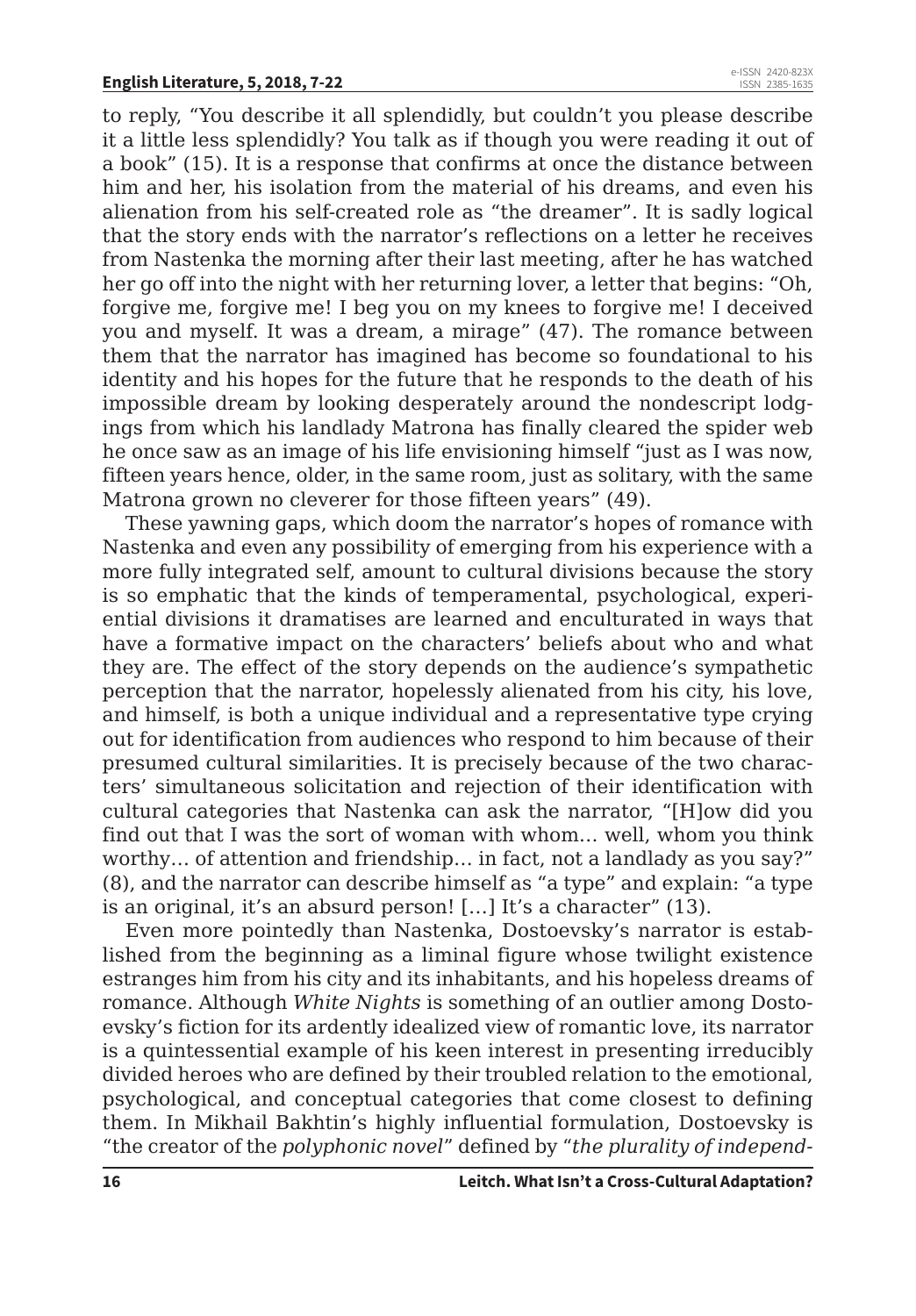*ent and unmerged voices and consciousnesses and the genuine polyphony of full-valued voices*" (Bakhtin 1973, 4; italics in the original). Because Dostoevsky's heroes are "*not only objects of the author's word, but subjects of all their own directly significant word*" (Bakhtin 1973, 4; italics in the original), his fiction is heteroglot, and his characters are defined by the warring and incompletely assimilated voices and cultural values they uncomfortably embody. The resulting fictional corpus is therefore carnivalesque and irreducibly multicultural even before it is adapted by other hands, for Dostoevsky's heroes are all incompletely successful adapters of what they fondly believe are their own selves.

Dostoevsky, Bakhtin argues, is a special case in world literature, a triumph of internalised and incompletely inculturated heteroglossia even at the level of individual characters like Ivan Karamazov, Rasknolnikov, Stavrogin, and the nameless narrators of *White Nights* and *Notes from Underground*. But the irreducibly heteroglot nature of his heroes' voices and the notoriously unstable identities they project raise the question of whether there is any such thing as a monoglot text at all. There is no point in looking for such texts among the canon of European novels, since Bakhtin famously pronounced the novel, "the genre of becoming" (Bakhtin 1981, 22), the most heteroglot form because its roots in "experience, knowledge and practice" (15) give it a rapacious appetite for incorporating a wide range of voices, not all of them demarcated by quotation marks, without assimilating them to a single coherent world view. If Dostoevsky's selftortured heroes make his fiction a textbook example of heteroglossia, much the same could be said for Dickens's carnivalesque attacks on the institutions of Victorian culture, or Thackeray's variously metatextual satires of English history, or Meredith's decorously playful deconstructions of his characters' resolutely blinkered performances of themselves. Nor is it any more likely that we would find such texts in the cinema, a collaborative medium marked, as anecdotal memoirs from Lillian Ross's *Picture*  to Julie Solomon's *The Devil's Candy* remind us, by conflicts among the collaborators as fierce as they are unresolved. The franchise adaptations spawned by the tellingly named D.C. and Marvel Universes increasingly bundle competing voices and ideals of superheroes into unstable pickup combat teams incapable of seeing further than their next improbable victory over the forces of evil, and the fanfiction archived in online sites like Fanfiction, Wattpad, and Archive of Our Own elevates heteroglossia into a generative principle.

The presentational genre best suited to monoglot pronouncements might seem to be ritual tragedy – not theatrical comedy, which is more often topical because it is so notoriously sensitive to the shifting winds of cultural change, but tragedies that incarnate Aristotle's recipe of imitating a single action with a beginning, a middle, and an end that reveals the definitive meaning of the entire action. But even a brief consideration of tightly dis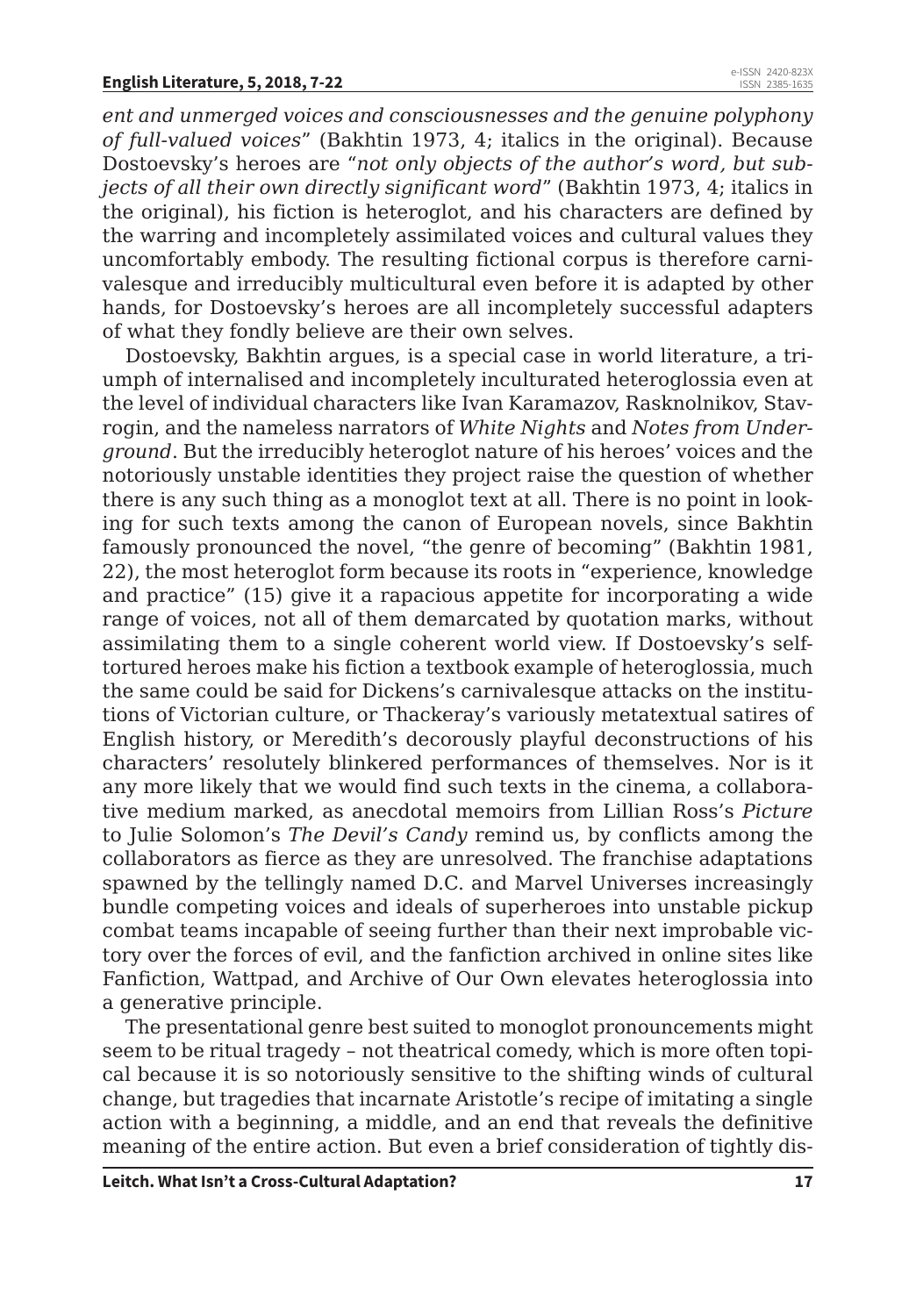ciplined dramas like *Antigone*, *Phèdre*, and *A Doll's House* suggests that, although they may move toward moments of privileged resolution – that is the kinds of endings that Aristotle says are "everywhere the chief thing" (Aristotle 1941, 1461) – what they mainly do is stage cultural conflicts, including most notably in these three plays the conflicts between men's and women's ways of thinking about and acting in a sharply divided world. No wonder that Bakhtin himself remarks parenthetically that "tragedy is a polyglot genre" (Bakhtin 1981, 12). Any pretense the endings of Athenian tragedies have to definitive monoglot wisdom is undermined by the fact that so many of them, from *Agamemnon* to *Antigone*, generated sequels and prequels, and the fact that their audience came to theatre expecting to see three tragedies and a farce presented on a single bill of fare.

The genre Bakhtin himself contrasts with the novel is of course the epic, "a genre that has come down to us as already well defined and real" (14), a genre "whose constitutive feature is the transferral of the world it describes to an absolute past of national beginnings and peak times" in which "it is memory, and not knowledge, that serves as the source and power for the creative impulse" (15). Yet this contrast, as Bakhtin acknowledges, is itself performative rather than categorical. Since epic and novel represent absolute types rather than observed realities, it makes sense for him to observe: "In the era of Hellenism a closer contact with the heroes of the Trojan epic cycle began to be felt; epic is already being transformed into novel" (15). Bakhtin's critical performance of the novel as "the sole genre that continues to develop, that is as yet uncompleted" (3), has particular resonance in our time. Because "[t]he novel has no canon of its own, as do other genres", it follows for Bakhtin that "[s]tudying other genres is analogous to studying dead languages; studying the novel, on the other hand, is like studying languages that are not only alive, but still young" (3). Readers approaching Bakhtin today will find these descriptions uncannily accurate, not of the novel, but of the digital universe, whose meteoric rise has relegated the novel to a status very much like the status Bakhtin assigned the epic: a canon of works written in dead languages that cannot compete in immediacy, contingency, or the potential for fruitful and entertaining interactivity with blogs, fan fiction, streaming videos, video games, social media, or whatever digital productions and affordances are lurking around the corner. The most urgent lessons Bakhtin has for contemporary genre theorists are not that the epic is monoglot and the novel heteroglot, or that epic and novel are categorical opposites, but that the invention of the printing press ushered in a centuries-long period of increasingly heteroglot genres and adaptations and that every genre is likely to appear heteroglot compared to the genres that precede it and monoglot compared to the genres that follow.

There is no such thing as a monoglot adaptation, in other words, for at least two reasons. The first is that there is no such thing as a monoglot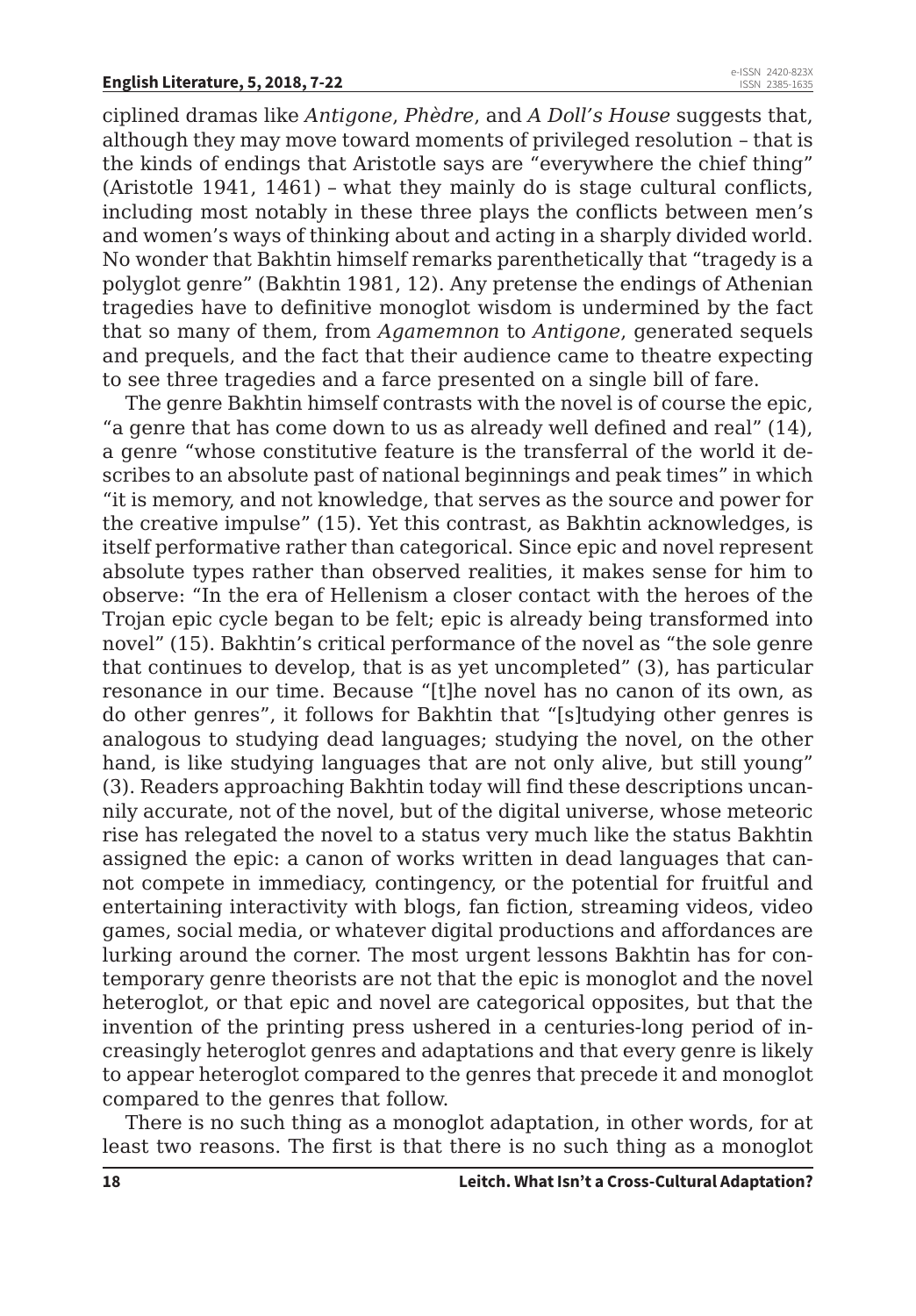text, not even the brief love poem we know as Catullus 85 that begins *Odi et amo* (Catullus 1970, 152-3), or more precisely that what we define as monoglot texts are texts we are performing as counterweights to texts to which we prefer to reserve the label of heteroglossia. The second is that every text, whether or not it is explicitly marked and marketed as an adaptation, depends for its understanding on its audiences' experience of the earlier texts defined as relatively or absolutely monoglot that have put its premises, ideas, and visions of human experience into play. Indeed, the very idea of the monocultural adaptations that would presumably provide a contrasting point of departure for cross-cultural adaptation seems futile, since there would be no economic or epistemological point to producing or consuming them as long as the texts that had provided their own inspiration remained available. Every act of reframing inevitably introduces cross-cultural perspectives. But so does every act of framing, which recasts every novelistically or cinematically observed version of St. Petersburg as a foreign city. Dostoevsky's St. Petersburg is as remote from the city's observed reality as the England of the heritage adaptations broadcast on British television is from the novels of Jane Austen, or indeed as Austen's highly-wrought novels are from the world of Regency England.

Instead of seeking some way to differentiate between cross-cultural and monocultural adaptations, therefore, we would be better-off asking two other questions that would acknowledge more fully the ubiquity of the cross-cultural adaptations that produce what Linda Hutcheon has called "a kind of dialogue between the society in which the works, both the adapted text and the adaptation, were produced and that in which they are received" (Hutcheon 2013, 149). We could replace the binary between monocultural and cross-cultural adaptations by asking whether, when stories travel, to borrow the resonant phrase Cristina Della Coletta uses as the title of *When Stories Travel: Cross-Cultural Encounters between Fiction and Film*, they seek to maintain their identities as far as possible, to assimilate to what they take to be their host cultures, or to challenge the laws and categories under which they were admitted. And we could consider the implications of this analysis for the study of adaptation as a border-crossing practice if we asked how adaptation studies might change if its practitioners acknowledged more candidly the liminal, marginal, political, worldly dimension of both adaptations and the apparently more stable texts they adapted. In one possible application of this second question, we could complicate Hutcheon's distinction between knowing and unknowing audiences by observing that the target audiences for adaptations are always both knowing and unknowing, eagerly anticipating certain features of every adaptation while unaware, or equally eager to disavow their knowledge, of others. Replacing the either/or logic of Hutcheon's analysis with a both/and logic would enable us to put a new spin on her influential definition of adaptation as appealing to the desire for both fa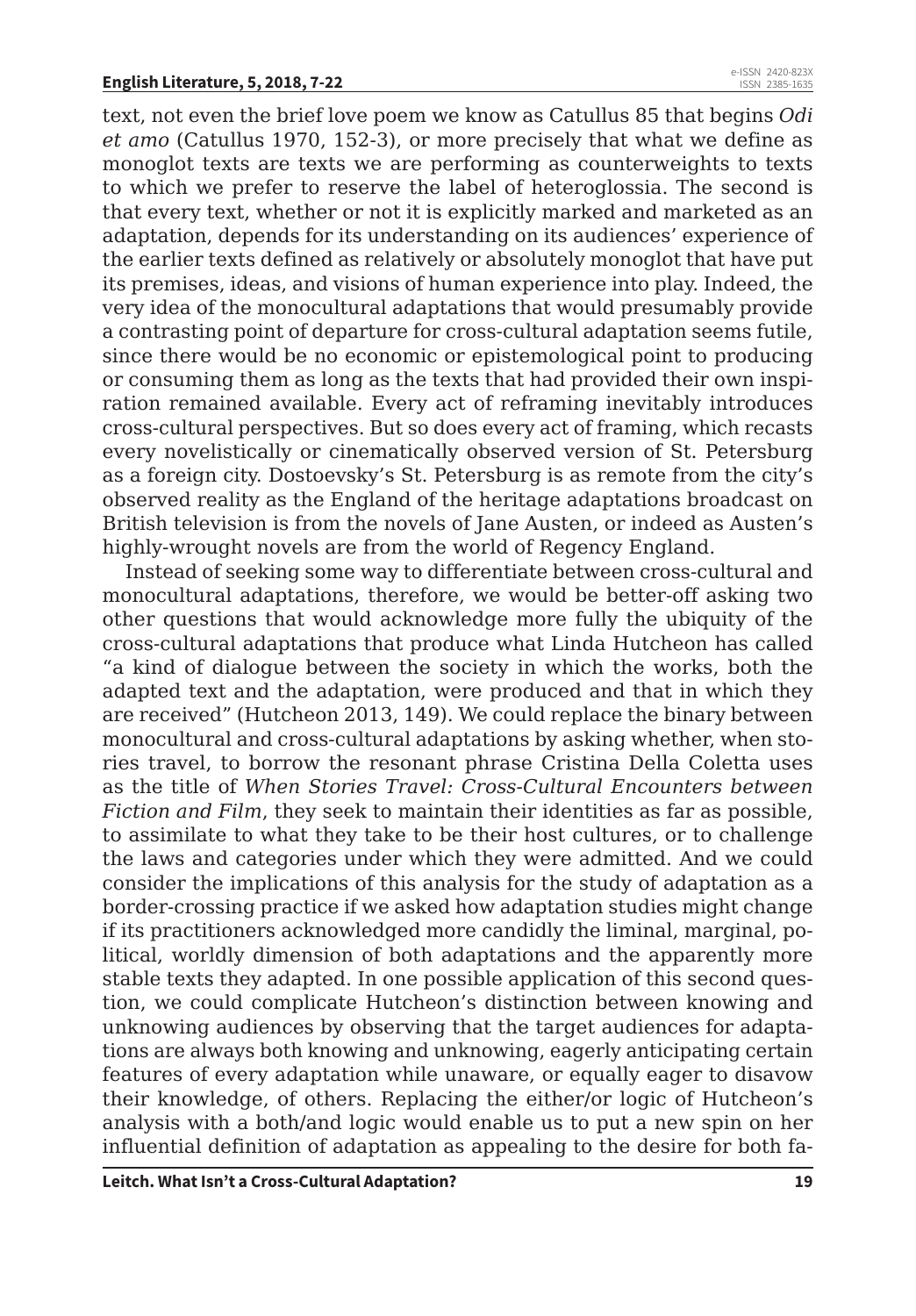miliarity and novelty: given that all texts are more or less familiar simply by virtue of the textual features that appeal to foundational principles of literacy, adaptations are new texts that it suits at least some parties to their production, distribution, and consumption to imagine to be reworkings of familiar texts.

Changing our understanding of cross-cultural adaptation to admit every adaptation and every other text ever created may seem an unhelpfully holistic manoeuvre that risks throwing out the baby with the bathwater. Certainly the costs of changing the ways we think about cross-cultural adaptation would be considerable. Even if we cannot differentiate crosscultural from monocultural adaptation because there is no such thing as a monocultural adaptation, however, the question still arises how we can best distinguish among the different *kinds* of border-crossing that are currently labelled adaptation and translation, or transnational and intermedial adaptation, or adaptation and remediation. Answering this question would take me far beyond the orbit of this essay; the best I can do here is suggest that nominal alternatives like 'transnational' and 'intermedial' or 'translingual' and 'intermedial' or 'adaptation' and 'remediation' are not best represented as comprising one of the dualities that have so exercised adaptation and translation scholars, because adaptations, like translations, pastiches, performances, revisions, and indeed all text-making of any kind, can cross many borders without necessarily negotiating any either/ or dichotomies. Crossing borders and paying the price in a lack of purity, pedigree, and sometimes even intelligibility, in fact, is their vocation: it is the reason we continue to seek them out, consume them with relish, and even gather in classrooms and chat rooms to discuss them.

If all adaptations are cross-cultural adaptations, why do we call some of them cross-cultural and not others? Every time we label an adaptation a cross-cultural *adaptation*, I would suggest, our performance promotes what we take to be its culture of origin and its culture of reception to the status of *cultures* as well. To call foreign film adaptations, but not Russian film adaptations, of Dostoevsky cross-cultural is to pronounce the national cultures in question as more important, more central, more truly *cultural*  than other possible competitors like literary and film cultures or elitist and popular cultures or straight and queer cultures. At the same time, to refer to border crossings as primarily crossings between nations rather than languages, media, or modes of presentation and reception premises that these latter borders are less fraught, less consequential, and less salient than national borders, perhaps because we think that national borders, like rivers and mountain ranges, are naturally given and these other borders only metaphorical because we have chosen to overlook the fact that many other rivers and mountain ranges might well have served as equally natural-seeming borders instead. The example of Benedict Anderson, however, should remind us that although every border can be marked, negotiated,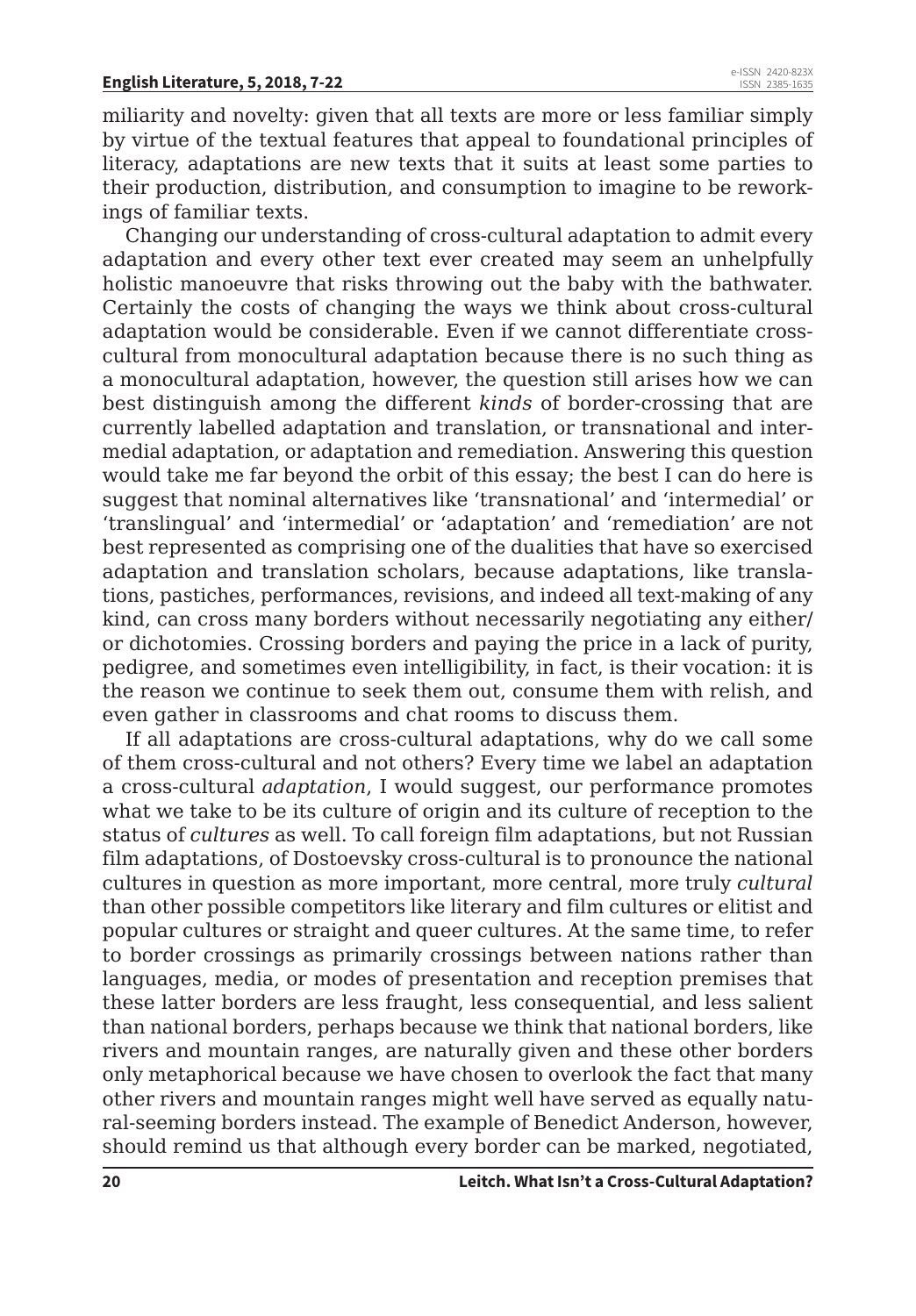and crossed in many different ways, all borders, like the adaptations that cross them, are imagined, stipulated, or performed rather than naturally given – a fact that the persistence of adaptation reminds us of every day.

## **Bibliography**

- Anderson, Benedict [1983] (2006). *Imagined Communities: Reflections on the Origin and Spread of Nationalism*. Revised edition. London: Verso.
- Aristotle (1941). "De Poetica". McKeon, Richard (ed.), *Basic Works of Aristotle*. Transl. by Ingram Bywater. New York: Random House, 1453-87.
- Bakhtin, Mikhail M (1973). *Problems of Dostoevsky's Poetics*. Transl. by R.W. Rotsel. New York: Ardis.
- Bakhtin, Mikhail M. (1981). "Epic and Novel". *The Dialogic Imagination: Four Essays*. Edited by Michael Holquist; transl. by Caryl Emerson and Michael Holquist. Austin: The University of Texas Press, 3-40.
- Burry, Alexander (2016). "Introduction: Filming Russian Classics—Challenges and Opportunities". Burry, Alexander; White, Frederick H. (eds), *Border Crossing: Russian Literature into Film*. Edinburgh: Edinburgh University Press, 1-16. DOI https://doi.org/10.3366/edinburgh/9781474411424.003.0013.
- Catullus (1970). *The Complete Poems for American Readers*. Transl. by Reney Myers and Robert J. Ormsby. New York: Dutton.
- Conrad, Joseph (1921). «Preface». *The Nigger of the "Narcissus". The Works of Joseph Conrad*, vol. 3. London: Heinemann, viii–xii.
- Constandinides, Costas (2010). *From Film Adaptation to Post-Celluloid Adaptation: Rethinking the Transition of Popular Narratives and Characters Across Old and New Media*. New York: Continuum. DOI https://doi. org/10.5040/9781628927931.
- Defoe, Daniel (1836). *The True-Born Englishman: A Satire*. Leeds: Alice Mann.
- Della Coletta, Cristina (2012). *When Stories Travel: Cross-Cultural Encounters Between Fiction and Film*. Baltimore: Johns Hopkins University Press. DOI https://doi.org/10.1353/book.13507.
- Demory, Pamela (ed.) (2019). *Queer/Adaptation: A Collection of Critical Essays*. London: Palgrave Macmillan. DOI https://doi.org/10.1007/978- 3-030-05306-2.
- Dostoevsky, Fyodor (1951). *White Nights and Other Stories*. Transl. by Constance Garnett. New York: Macmillan.
- Gellner, Ernest (1964). *Thought and Change*. London: Weidenfeld and Nicholson.
- Hassler-Forest, Dan; Pascal Nicklas (2015). "Introduction". Hassler-Forest, Dan; Nicklas, Pascal (eds), *The Politics of Adaptation: Media*